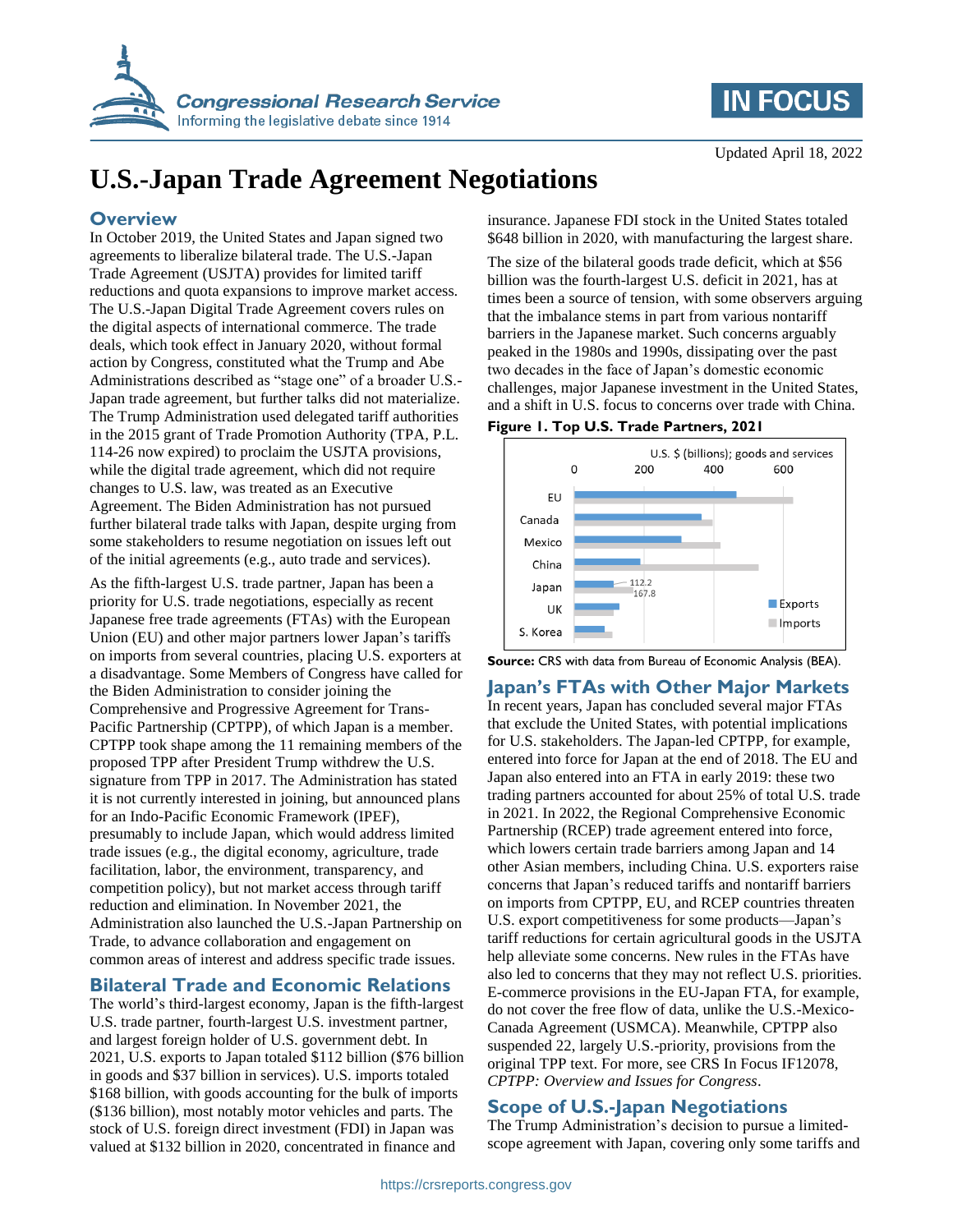digital trade, was a departure from past U.S. FTA practice, which typically involves one comprehensive negotiation. Several Members of Congress, U.S. businesses, and other stakeholders strongly advocated for a more comprehensive deal. U.S. negotiating objectives, released in December 2018, as required by TPA, also suggested a broader range of issues would be covered, including services, investment, intellectual property, and state-owned enterprises. The Trump Administration stated it would address such issues in later negotiations, which it ultimately did not pursue. The Biden Administration has yet to resume the trade talks.

Analysts have questioned the extent to which the limited U.S.-Japan deal adheres to Article XXIV of the General Agreement on Tariffs and Trade (GATT) under the WTO that requires FTAs cover "substantially all trade." Some Members of Congress have historically taken issue with other countries' partial scope agreements, but adherence to Art. XXIV has rarely been challenged at the WTO.

#### **2020 Trade Agreement Provisions**

The agreements cover some trade in industrial goods and agriculture and cross-border digital trade. Neither includes a dispute settlement mechanism. See CRS Report R46140, *"Stage One" U.S.-Japan Trade Agreements*.

#### **U.S.-Japan Trade Agreement (USJTA)**

The USJTA tariff commitments cover about 5% of bilateral trade. The United States agreed to reduce or eliminate 241 tariffs on mostly industrial goods, including machine tools, fasteners, steam turbines, bicycles and parts, and musical instruments, and certain niche agricultural products, such as green tea. The United States will also expand its global tariff-rate quota for beef imports. Japan agreed to reduce or eliminate tariffs on about 600 agricultural tariff lines (e.g., beef, pork, and cheese), and expand preferential tariff-rate quotas for a limited number of U.S. products (e.g., wheat).

Opening Japan's highly protected agriculture market and reaching parity with exporters from Japan's FTA partners is a major priority for the U.S. agriculture sector, as Japan is the fourth-largest U.S. agriculture market. While U.S. industry generally supported the USJTA, some sectors (e.g., dairy and rice) expressed concerns over lack of new market access or attention to other issues, such as geographical indications (GIs) and sanitary and phytosanitary standards (SPS), areas typically covered in comprehensive FTAs.

#### **U.S.-Japan Digital Trade Agreement**

On digital trade, an area in which the two countries have broadly similar goals and approaches, U.S. trade officials described the agreement as "comprehensive and high standard," in line with rules in the USMCA. Provisions include requirements for nondiscriminatory treatment, and commitments to prohibit or limit data localization, restrictions on cross-border data flows, and transfer of source code or algorithms as conditions of market access.

#### **Potential Provisions in Future Talks**

Most aspects of the trade relationship were not addressed in the 2020 agreements. Some priority issues, which may be a focus in any future talks, include the following.

**Motor Vehicles**. Trade in motor vehicles is a longstanding area of bilateral tension. Autos and auto parts account for

more than one-third of U.S. imports from Japan, and a reduction of U.S. passenger auto and light truck tariffs (currently 2.5% and 25%, respectively), would likely be a Japanese goal in any future trade talks. Japan has no auto tariffs, but imports few U.S.-made autos (\$2.1 billion in 2021). Japan argues that this reflects U.S. producers' failure to cater to Japanese tastes, while U.S. industry argues the low volume of exports stems from nontariff barriers, including discriminatory regulatory treatment, which would likely be a U.S. focus in future talks. While Japan buys few U.S. cars, Japanese FDI in U.S. production facilities is sizable and supports 170,000 U.S. jobs, according to BEA.

Prior to the USJTA negotiations, the Trump Administration considered imposing additional tariffs on Japanese auto imports using national security-related authorities under Section 232 of the Trade Expansion Act of 1962. The U.S. threat was a key motivation for Japan to enter into trade negotiations, but abated with the signing of the USJTA.

**Services**. The United States has a bilateral services trade surplus, and Japan is a major market for U.S. service providers. For example, the Japanese insurance market is the second largest in the world behind the U.S. market, accounting for about a quarter of all U.S. foreign affiliate sales in the industry. Historically, U.S. firms have found it difficult to enter segments of the Japanese market and argue that Japan confers preferential treatment on insurance and express delivery subsidiaries of Japan Post, the state-owned postal service and one of Japan's largest banks and insurers. Several CPTPP provisions were designed to address such concerns, and crafting similar rules in future talks may be a negotiating priority for the United States.

**Currency**. Some U.S. stakeholders argue that commitments on currency should be a priority in future talks, as exchange rates have a significant effect on trade flows. A weaker yen makes imports from Japan cheaper, while increasing the cost of U.S. exports. Japan has not intervened directly in foreign exchange markets since 2011, but is on the Treasury Department's currency monitoring list. USMCA includes the first-ever U.S. FTA commitments on exchange rates and could serve as a template for provisions in future FTAs.

#### **Issues for Congress**

The 2020 partial-scope U.S.-Japan trade agreements and uncertain prospects for future U.S.-Japan negotiations raise a number of questions for Congress, including:

- What role should Congress play in limited agreements?
- How have the 2020 agreements affected U.S. firms' competitiveness in the Japanese market and what Japanese barriers remain a challenge for U.S. firms?
- How has deferment of talks toward a comprehensive bilateral FTA affected U.S. economic interests?
- How would the Biden Administration's proposed IPEF address U.S. trade issues with Japan?
- Should the U.S. consider participation in the CPTPP or other regional deals to address bilateral trade concerns?

**Cathleen D. Cimino-Isaacs**, Analyst in International Trade and Finance